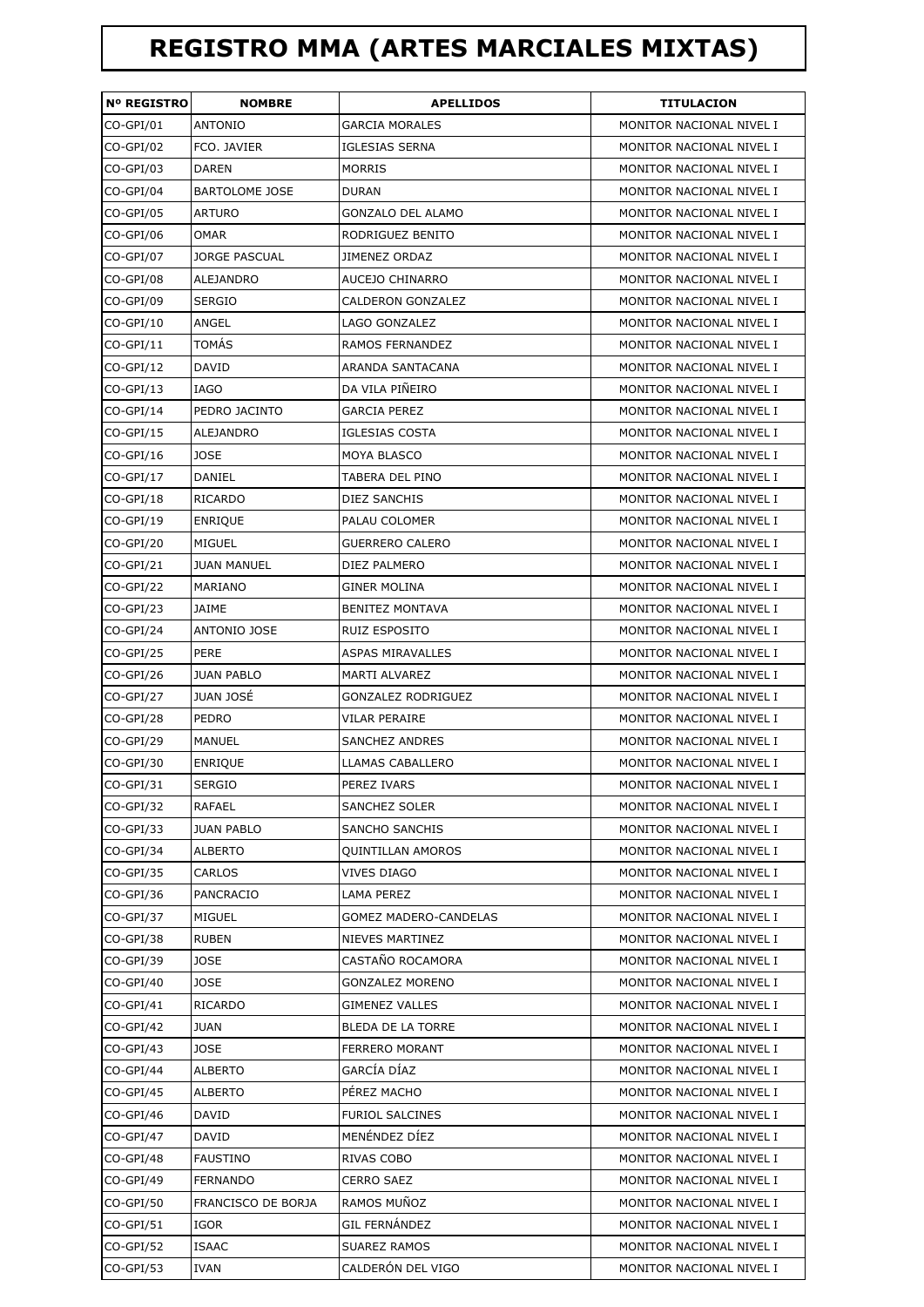| CO-GPI/54   | <b>JOSE HERMELANDO</b> | <b>GARCÍA CREMADES</b>    | MONITOR NACIONAL NIVEL I |
|-------------|------------------------|---------------------------|--------------------------|
| CO-GPI/55   | MANUEL ANGEL           | CALDERÓN MARTÍN           | MONITOR NACIONAL NIVEL I |
| CO-GPI/56   | MANUEL                 | DÍAZ TELECHEA             | MONITOR NACIONAL NIVEL I |
| CO-GPI/57   | OSCAR                  | PÉREZ MACHO               | MONITOR NACIONAL NIVEL I |
| CO-GPI/58   | PABLO                  | RAMOS FERNÁNDEZ           | MONITOR NACIONAL NIVEL I |
| CO-GPI/59   | PEDRO                  | <b>MARTIN ALONSO</b>      | MONITOR NACIONAL NIVEL I |
| CO-GPI/60   | RAUL                   | GARCÍA GARCÍA             | MONITOR NACIONAL NIVEL I |
| $CO-GPI/61$ | RAUL                   | GARCÍA ORTIZ              | MONITOR NACIONAL NIVEL I |
| CO-GPI/62   | VICTOR MANUEL          | HERNÁNDEZ RODRÍGUEZ       | MONITOR NACIONAL NIVEL I |
| CO-GPI/63   | VICTOR                 | MERINO FERNÁNDEZ          | MONITOR NACIONAL NIVEL I |
| CO-GPI/64   | PEDRO                  | RODRIGUEZ PADILLA         | MONITOR NACIONAL NIVEL I |
| CO-GPI/65   | RAMON                  | <b>GARCIA GARCIA</b>      | MONITOR NACIONAL NIVEL I |
| CO-GPI/66   | <b>JOSE LUIS</b>       | PINILLA ALVAREZ           | MONITOR NACIONAL NIVEL I |
| CO-GPI/67   | ABEL                   | MORENO GARCIA             | MONITOR NACIONAL NIVEL I |
| CO-GPI/68   | DOROTEO                | <b>FERRER PIQUERAS</b>    | MONITOR NACIONAL NIVEL I |
| CO-GPI/69   | <b>ENRIQUE</b>         | <b>TERAN COLOMA</b>       | MONITOR NACIONAL NIVEL I |
| CO-GPI/70   | <b>JOSE MARIA</b>      | ALEGRET RIVERA            | MONITOR NACIONAL NIVEL I |
| CO-GPI/71   | <b>JOSE ANTONIO</b>    | <b>CHACON FERNANDEZ</b>   | MONITOR NACIONAL NIVEL I |
| CO-GPI/72   | <b>OSCAR</b>           | <b>ORTEA MOLINA</b>       | MONITOR NACIONAL NIVEL I |
| CO-GPI/73   | TONY                   | <b>FERRER VADEL</b>       | MONITOR NACIONAL NIVEL I |
| CO-GPI/74   | VICENTE                | <b>COSTA RIVAS</b>        | MONITOR NACIONAL NIVEL I |
| CO-GPI/75   | PEDRO JAVIER           | MOLINAS PIQUER            | MONITOR NACIONAL NIVEL I |
| CO-GPI/76   | VICENTE                | PEGUEROLES ORTEGA         | MONITOR NACIONAL NIVEL I |
| CO-GPI/77   | <b>ISIDORO</b>         | <b>ESPI CISNEROS</b>      | MONITOR NACIONAL NIVEL I |
| CO-GPI/78   | GERARDO                | LOPEZ RODRIGUEZ           | MONITOR NACIONAL NIVEL I |
| CO-GPI/79   | CESAR                  | DIAZ MENES                | MONITOR NACIONAL NIVEL I |
| CO-GPI/80   | <b>JAVIER</b>          | <b>OYONARTE ANDRES</b>    | MONITOR NACIONAL NIVEL I |
| CO-GPI/81   | <b>JULIAN</b>          | <b>MURILLO MONZO</b>      | MONITOR NACIONAL NIVEL I |
| CO-GPI/82   | LLORENS                | JORNET FOS                | MONITOR NACIONAL NIVEL I |
| CO-GPI/83   | <b>JUAN CARLOS</b>     | MORTE ALFONSO             | MONITOR NACIONAL NIVEL I |
| CO-GPI/84   | <b>JESUS</b>           | MOYA LOPEZ                | MONITOR NACIONAL NIVEL I |
| CO-GPI/85   | JORGE PABLO            | RAJ MACEDO                | MONITOR NACIONAL NIVEL I |
| CO-GPI/86   | <b>FELIX RAUL</b>      | RAMIRO LUCIA              | MONITOR NACIONAL NIVEL I |
| CO-GPI/87   | <b>DAVID</b>           | ARMENDARIZ ARAUZO         | MONITOR NACIONAL NIVEL I |
| CO-GPI/88   | LUIS                   | PARDO BRAVO               | MONITOR NACIONAL NIVEL I |
| CO-GPI/89   | LUIS                   | <b>GARCIA CASTROVIEJO</b> | MONITOR NACIONAL NIVEL I |
| CO-GPI/90   | FERNANDO               | <b>GARCIA CASTROVIEJO</b> | MONITOR NACIONAL NIVEL I |
| CO-GPI/91   | MIQUEL                 | <b>ALCARAZ ANDRES</b>     | MONITOR NACIONAL NIVEL I |
| CO-GPI/92   | JAIME                  | <b>EZQUERRA WITHE</b>     | MONITOR NACIONAL NIVEL I |
| CO-GPI/93   | JAVIER                 | PRIETO TORRES             | MONITOR NACIONAL NIVEL I |
| CO-GPI/94   | BENJAMIN               | ANTUNEZ CAMACHO           | MONITOR NACIONAL NIVEL I |
| CO-GPI/95   | MANUEL                 | ANTELO LOPEZ              | MONITOR NACIONAL NIVEL I |
| CO-GPI/96   | IVAN JAVIER            | DELGADO BRASERO           | MONITOR NACIONAL NIVEL I |
| CO-GPI/97   | AGUSTIN                | LUQUE MOTA                | MONITOR NACIONAL NIVEL I |
| CO-GPI/98   | RAUL                   | ROMERO MAYA               | MONITOR NACIONAL NIVEL I |
| MMA-I/99    | AMADOR                 | MEJIAS PEREZ              | MONITOR NACIONAL NIVEL I |
| MMA-I/100   | <b>PATRICIO</b>        | CARRASCO                  | MONITOR NACIONAL NIVEL I |
| MMA-I/101   | <b>JUAN ANTONIO</b>    | <b>DUELT LAVADO</b>       | MONITOR NACIONAL NIVEL I |
| MMA-I/102   | <b>ALBERTO</b>         | PIÑÓN                     | MONITOR NACIONAL NIVEL I |
| MMA-I/103   | DANIEL                 | <b>LLORET ALEMANY</b>     | MONITOR NACIONAL NIVEL I |
| MMA-I/104   | FERNANDO               | MUÑOZ MANZANO             | MONITOR NACIONAL NIVEL I |
| MMA-I/105   | <b>WALTER IVAN</b>     | CARRIÓN MUÑOZ             | MONITOR NACIONAL NIVEL I |
| MMA-I/106   | OSCAR                  | <b>OLIVER BELMONTE</b>    | MONITOR NACIONAL NIVEL I |
| MMA-I/107   | JOAN                   | BETOÑO CICEROL            | MONITOR NACIONAL NIVEL I |
| MMA-I/108   | MANUEL                 | ANTELO                    | MONITOR NACIONAL NIVEL I |
| MMA-I/109   | AXEL                   | CARRIQUE LE BEUVANT       | MONITOR NACIONAL NIVEL I |
| MMA-I/110   | JOSE ANTONIO           | <b>HOSTERT NSO</b>        | MONITOR NACIONAL NIVEL I |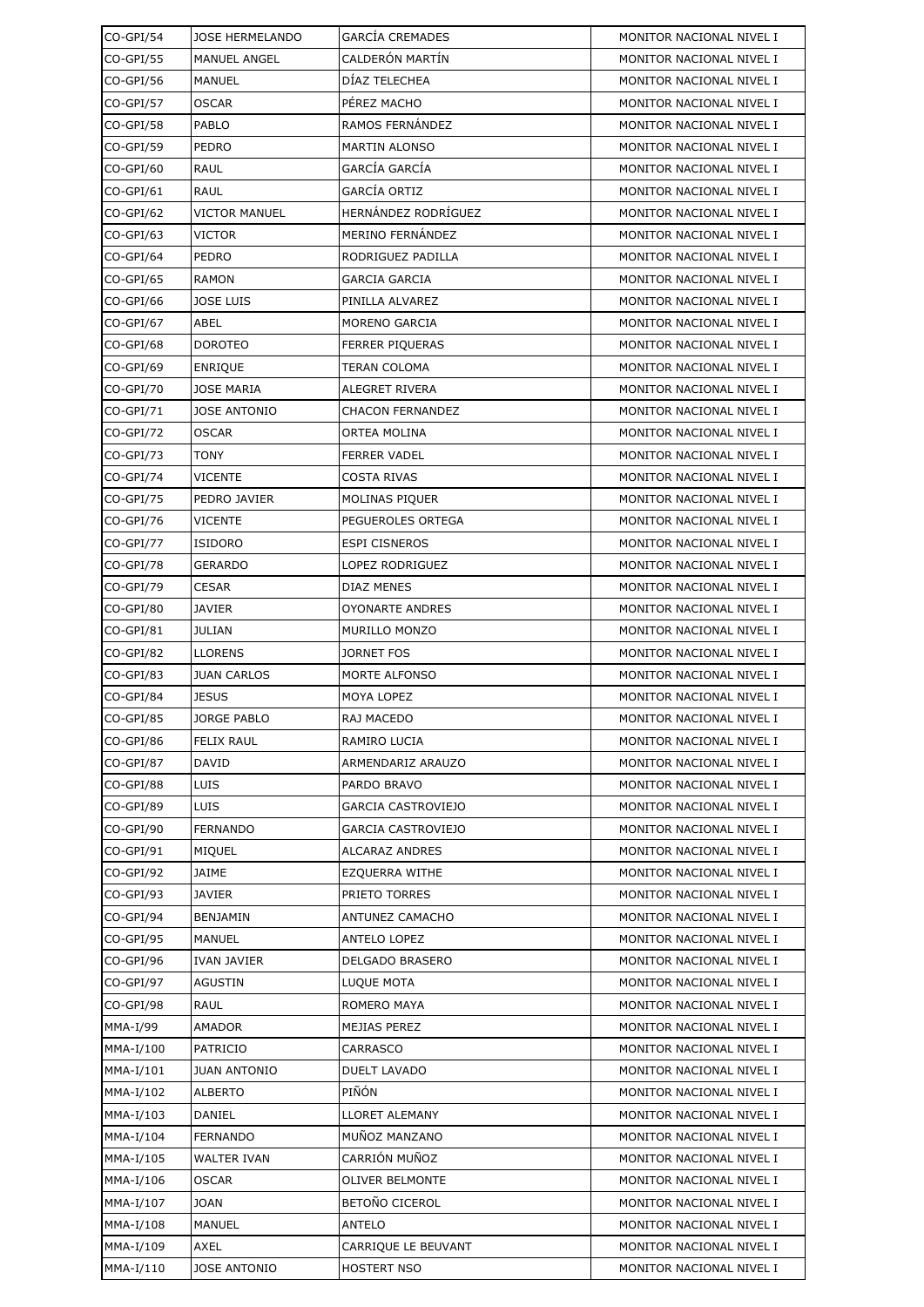| MMA-I/111   | ALAIN                | ARENAS AGUIRRE              | MONITOR NACIONAL NIVEL I |
|-------------|----------------------|-----------------------------|--------------------------|
| MMA-I/112   | <b>MANUEL</b>        | RUIZ MEDRANO                | MONITOR NACIONAL NIVEL I |
| MMA-I/113   | PABLO ALEJANDRO      | RODRIGUEZ CARRO             | MONITOR NACIONAL NIVEL I |
| $MMA-I/114$ | <b>CARLOS MANUEL</b> | JORGE DOS SANTOS            | MONITOR NACIONAL NIVEL I |
| $MMA-I/115$ | PAULO SERGIO         | DOS SANTOS SANTANA AGUILAR  | MONITOR NACIONAL NIVEL I |
| MMA-I/116   | PAUL                 | MARIN                       | MONITOR NACIONAL NIVEL I |
| MMA-I/117   | AXEL                 | TISCHER                     | MONITOR NACIONAL NIVEL I |
| $MMA-I/118$ | OLEG                 | <b>SCHADYEW</b>             | MONITOR NACIONAL NIVEL I |
| MMA-I/119   | <b>ROBERTO</b>       | CANO MERINO                 | MONITOR NACIONAL NIVEL I |
| MMA-I/120   | <b>OSKAR</b>         | LEIVA LEBRON                | MONITOR NACIONAL NIVEL I |
| MMA-I/121   | DANIEL               | <b>CARDENAS FORERO</b>      | MONITOR NACIONAL NIVEL I |
| MMA-I/122   | <b>JOSE MANUEL</b>   | GARCIA GUISADO              | MONITOR NACIONAL NIVEL I |
| $MMA-I/123$ | <b>NAZARIO</b>       | RANGEL CABALLERO            | MONITOR NACIONAL NIVEL I |
| MMA-I/124   | <b>JUAN MANUEL</b>   | SEQUEDA DURAN               | MONITOR NACIONAL NIVEL I |
| MMA-I/125   | <b>DAVID</b>         | PEREZ TRUJILLO              | MONITOR NACIONAL NIVEL I |
| MMA-I/126   | MARIA                | BERDEJO ORTIZ               | MONITOR NACIONAL NIVEL I |
| MMA-I/127   | RAUL                 | GARCIA GARCIA               | MONITOR NACIONAL NIVEL I |
| MMA-I/128   | <b>JOSE ANTONIO</b>  | <b>GUTIERREZ MOYA</b>       | MONITOR NACIONAL NIVEL I |
| MMA-I/129   | <b>ALBERTO</b>       | ESPINOSA SOLA               | MONITOR NACIONAL NIVEL I |
| MMA-I/130   | <b>RICARDO</b>       | <b>GUINALDO GARCIA</b>      | MONITOR NACIONAL NIVEL I |
| MMA-I/131   | <b>OSCAR</b>         | MANSO GONZALEZ              | MONITOR NACIONAL NIVEL I |
| MMA-I/132   | <b>IVAN</b>          | LOPEZ DIAZ                  | MONITOR NACIONAL NIVEL I |
| $MMA-I/133$ | ANGEL                | SANCHEZ SORIANO             | MONITOR NACIONAL NIVEL I |
| MMA-I/134   | PEDRO                | <b>NUEZ GARCIA</b>          | MONITOR NACIONAL NIVEL I |
| MMA-I/135   | ARITZA               | LARRINAGA URRUTIKOETXEA     | MONITOR NACIONAL NIVEL I |
| MMA-I/136   | <b>JAVIER</b>        | <b>FRANCO PABLOS</b>        | MONITOR NACIONAL NIVEL I |
| MMA-I/137   | PAULINO              | RODRIGUEZ CASTRO            | MONITOR NACIONAL NIVEL I |
| $MMA-I/138$ | <b>ALVARO</b>        | FERNÁNDEZ PÉREZ             | MONITOR NACIONAL NIVEL I |
| MMA-I/139   | <b>ISRAEL</b>        | <b>AVILA RODRIGUEZ</b>      | MONITOR NACIONAL NIVEL I |
| MMA-I/140   | <b>JUAN CARLOS</b>   | GONZÁLEZ COCA               | MONITOR NACIONAL NIVEL I |
| MMA-I/141   | <b>JOSETXO</b>       | <b>LEON RUIZ</b>            | MONITOR NACIONAL NIVEL I |
| MMA-I/142   | <b>RUBEN</b>         | <b>JUANTO IRIARTE</b>       | MONITOR NACIONAL NIVEL I |
| $MMA-I/143$ | <b>JUAN</b>          | CARRERAS MAS                | MONITOR NACIONAL NIVEL I |
| MMA-I/144   | MIGUEL ANGEL         | ALEJO MARTINEZ              | MONITOR NACIONAL NIVEL I |
| MMA-I/145   | <b>STEPHANE</b>      | <b>COURTEHOUX SAUCO</b>     | MONITOR NACIONAL NIVEL I |
| MMA-I/146   | <b>ALBERTO</b>       | AROZARENA AUÑON             | MONITOR NACIONAL NIVEL I |
| MMA-I/147   | <b>PEDRO</b>         | RIOS CARRERAS               | MONITOR NACIONAL NIVEL I |
| MMA-I/148   | <b>JOSE ANTONIO</b>  | <b>JURADO GARCIA</b>        | MONITOR NACIONAL NIVEL I |
| MMA-I/149   | ALEJANDRO            | <b>HERNANDEZ DEL ESPINO</b> | MONITOR NACIONAL NIVEL I |
| MMA-I/150   | <b>JUAN CARLOS</b>   | PEREZ PASAMONTES            | MONITOR NACIONAL NIVEL I |
| MMA-I/151   | <b>MANUEL</b>        | GUERRA NAVARRO              | MONITOR NACIONAL NIVEL I |
| MMA-I/152   | DAVID                | RODRIGUEZ TORTAJADA         | MONITOR NACIONAL NIVEL I |
| MMA-I/153   | <b>IVAN</b>          | AMAYA ROLDAN                | MONITOR NACIONAL NIVEL I |
| MMA-I/154   | ABRAHAM              | DIAZ ALONSO                 | MONITOR NACIONAL NIVEL I |
| MMA-I/155   | JAIRO                | RODRIGUEZ DE ALBA PRIETO    | MONITOR NACIONAL NIVEL I |
| MMA-I/156   | <b>EDUARDO</b>       | TAMARGO ZARAGOZI            | MONITOR NACIONAL NIVEL I |
| MMA-I/157   | LUIS                 | GONZALEZ ARROYO             | MONITOR NACIONAL NIVEL I |
| MMA-I/158   | RAUL                 | SALA RODRIGUEZ              | MONITOR NACIONAL NIVEL I |
| MMA-I/159   | <b>DAVID</b>         | <b>VALDES FRIAS</b>         | MONITOR NACIONAL NIVEL I |
| MMA-I/160   | SANTIAGO             | BASOA GARCIA                | MONITOR NACIONAL NIVEL I |
| MMA-I/161   | CRISTIAN             | <b>JODAR MARTOS</b>         | MONITOR NACIONAL NIVEL I |
| MMA-I/162   | <b>JESUS</b>         | LAZARO MURIEL               | MONITOR NACIONAL NIVEL I |
| MMA-I/163   | <b>JUAN MANUEL</b>   | <b>GONZALEZ PLANAS</b>      | MONITOR NACIONAL NIVEL I |
| MMA-I/164   | MARIO                | ALONSO BLANCO               | MONITOR NACIONAL NIVEL I |
| MMA-I/165   | AINHIZE              | AJURIA LEKERIKA             | MONITOR NACIONAL NIVEL I |
| MMA-I/166   | <b>JUAN ANTONIO</b>  | <b>GONZALEZ RUIZ</b>        | MONITOR NACIONAL NIVEL I |
| MMA-I/167   | JOSE IGNACIO         | DEL BARRIO BOMBIN           | MONITOR NACIONAL NIVEL I |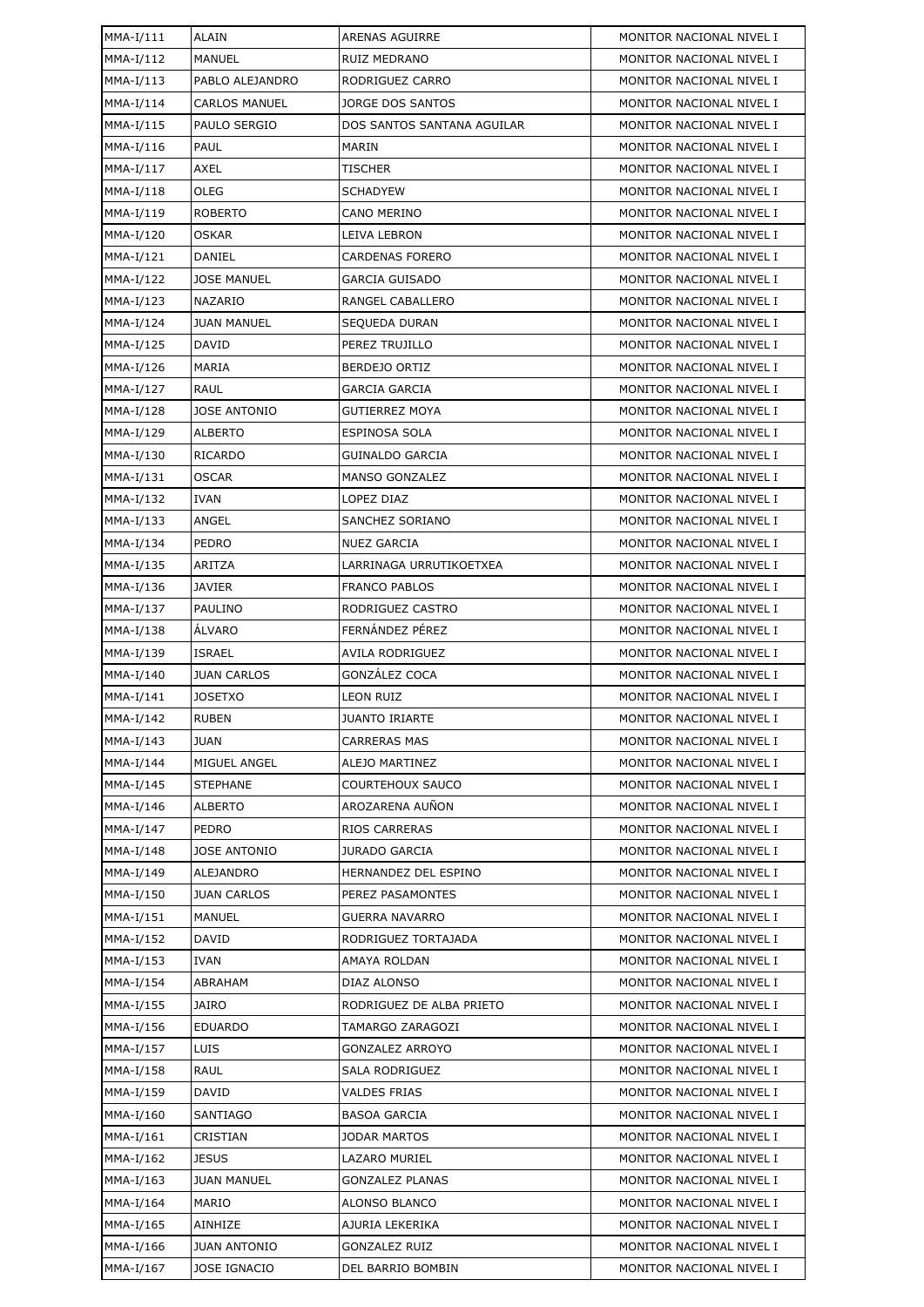| MMA-I/168   | DANIEL                  | <b>IGLESIAS COSTOYA</b>    | MONITOR NACIONAL NIVEL I |
|-------------|-------------------------|----------------------------|--------------------------|
| MMA-I/169   | DANIEL                  | VACAS POZUELO              | MONITOR NACIONAL NIVEL I |
| MMA-I/170   | <b>FRANCISCO JAVIER</b> | <b>GARCIA DEL BARRIO</b>   | MONITOR NACIONAL NIVEL I |
| MMA-I/171   | <b>JUAN FRANCISCO</b>   | <b>GUTIERREZ MACHO</b>     | MONITOR NACIONAL NIVEL I |
| MMA-I/172   | MIGUEL ANGEL            | REDONDO GONZALEZ           | MONITOR NACIONAL NIVEL I |
| $MMA-I/173$ | <b>ROBERTO</b>          | <b>MARTIN ESCOBAR</b>      | MONITOR NACIONAL NIVEL I |
| MMA-I/174   | ALEJANDRO               | <b>JURADO FERNANDEZ</b>    | MONITOR NACIONAL NIVEL I |
| MMA-I/175   | ANTONIO DOMINGO         | <b>MORENO MURCIA</b>       | MONITOR NACIONAL NIVEL I |
| MMA-I/176   | <b>JAVIER</b>           | LUNA ROMÁN                 | MONITOR NACIONAL NIVEL I |
| MMA-I/177   | JOSÉ MARÍA              | ARJONA CABALLERO           | MONITOR NACIONAL NIVEL I |
| MMA-I/178   | MIGUEL                  | LANZAS CORTÉS              | MONITOR NACIONAL NIVEL I |
| MMA-I/179   | <b>OLIVER</b>           | MONZÓN LÓPEZ               | MONITOR NACIONAL NIVEL I |
| MMA-I/180   | ROBERTO CARLOS          | <b>ESTORS GONZÁLEZ</b>     | MONITOR NACIONAL NIVEL I |
| MMA-I/181   | FRANCISCO JOSÉ          | MORENO BULLÓN              | MONITOR NACIONAL NIVEL I |
| MMA-I/182   | CANDIDO                 | HEREDIA ARCHIDONA          | MONITOR NACIONAL NIVEL I |
| MMA-I/183   | <b>FRANCISCO BENITO</b> | BENITO LÓPEZ TAMAYO        | MONITOR NACIONAL NIVEL I |
| MMA-I/184   | <b>FRANCISCO</b>        | MIRALLES VICIOSO           | MONITOR NACIONAL NIVEL I |
| MMA-I/185   | JONATHAN OCTAVIO        | HERNÁNDEZ HERNÁNDEZ        | MONITOR NACIONAL NIVEL I |
| MMA-I/186   | JOSÉ JESÚS              | DÍAZ JIMÉNEZ               | MONITOR NACIONAL NIVEL I |
| MMA-I/187   | JUAN JESÚS              | CEBRIÁN MUÑOZ              | MONITOR NACIONAL NIVEL I |
| MMA-I/188   | <b>SERGIO</b>           | SÁNCHEZ SÁNCHEZ            | MONITOR NACIONAL NIVEL I |
| MMA-I/189   | <b>FERNANDO</b>         | <b>GONZALEZ DIAZ</b>       | MONITOR NACIONAL NIVEL I |
| MMA-I/190   | <b>ROBERTO</b>          | RUBIO DIAZ                 | MONITOR NACIONAL NIVEL I |
| MMA-I/191   | ANGEL MOISES            | <b>BENITO GALAN</b>        | MONITOR NACIONAL NIVEL I |
| MMA-I/192   | <b>ANTONIO</b>          | SANTANA ROBAINA            | MONITOR NACIONAL NIVEL I |
| MMA-I/193   | <b>JOSE MARIA</b>       | ROMAN GUTIERREZ            | MONITOR NACIONAL NIVEL I |
| MMA-I/194   | <b>FCO JAVIER</b>       | CAÑADA PALMERO             | MONITOR NACIONAL NIVEL I |
| MMA-I/195   | <b>JAVIER</b>           | MINGUEZ JULIAN             | MONITOR NACIONAL NIVEL I |
| MMA-I/196   | <b>MANUEL</b>           | ORTEGA SANCHEZ             | MONITOR NACIONAL NIVEL I |
| MMA-I/197   | <b>JUAN CARLOS</b>      | RODRIGUEZ RUEDA            | MONITOR NACIONAL NIVEL I |
| MMA-I/198   | IÑAKI                   | CALVO VALCUENDE            | MONITOR NACIONAL NIVEL I |
| MMA-I/199   | ANDONI                  | SAAVEDRA LOPEZ             | MONITOR NACIONAL NIVEL I |
| MMA-I/200   | <b>TULIO</b>            | PALHARES                   | MONITOR NACIONAL NIVEL I |
| MMA-I/201   | ALEJANDRO               | <b>GUILLEM CLEMENTE</b>    | MONITOR NACIONAL NIVEL I |
| MMA-I/202   | <b>ESTEBAN</b>          | LOPEZ MONTAGUD             | MONITOR NACIONAL NIVEL I |
| MMA-I/203   | <b>ROBERTO</b>          | LORENZO ALONSO             | MONITOR NACIONAL NIVEL I |
| MMA-I/204   | <b>JOSE</b>             | <b>GONZALEZ OLIVER</b>     | MONITOR NACIONAL NIVEL I |
| MMA-I/205   | <b>RAMON</b>            | CABEZAS CANO               | MONITOR NACIONAL NIVEL I |
| MMA-I/206   | OSCAR                   | <b>MARTIN CAMACHO</b>      | MONITOR NACIONAL NIVEL I |
| MMA-I/207   | <b>MARA</b>             | MORTIER HERNANDEZ          | MONITOR NACIONAL NIVEL I |
| MMA-I/208   | <b>FRANCISCO</b>        | MONFRINO MESA              | MONITOR NACIONAL NIVEL I |
| MMA-I/209   | DAVID                   | <b>UROL MARTINEZ</b>       | MONITOR NACIONAL NIVEL I |
| MMA-I/210   | CARLOS                  | <b>BLAZQUEZ TENAGUILLO</b> | MONITOR NACIONAL NIVEL I |
| MMA-I/211   | ALEJANDRO               | <b>GONZALEZ PALLARES</b>   | MONITOR NACIONAL NIVEL I |
| MMA-I/212   | <b>IVAN</b>             | VIOLERO COMINO             | MONITOR NACIONAL NIVEL I |
| MMA-I/213   | <b>ENRIQUE</b>          | RIVERA BELLIDO             | MONITOR NACIONAL NIVEL I |
| MMA-I/214   | <b>ADOLFO</b>           | ESPEJO AUBERO              | MONITOR NACIONAL NIVEL I |
| MMA-I/215   | LUIS                    | MUÑOZ DE LA CRUZ           | MONITOR NACIONAL NIVEL I |
| MMA-I/216   | <b>RICARDO</b>          | CACERES DELGADO            | MONITOR NACIONAL NIVEL I |
| MMA-I/217   | MIGUEL                  | MAGARIÑO FERNANDEZ         | MONITOR NACIONAL NIVEL I |
| MMA-I/218   | <b>ROBERTO</b>          | LORENZO ALONSO             | MONITOR NACIONAL NIVEL I |
| MMA-I/219   | <b>RAFAEL</b>           | <b>HUETO ASUNCION</b>      | MONITOR NACIONAL NIVEL I |
| MMA-I/220   | <b>JUAN LUIS</b>        | MARTINEZ LOPEZ             | MONITOR NACIONAL NIVEL I |
| MMA-I/221   | <b>JOSE MANUEL</b>      | MARTINEZ ALCAZAR           | MONITOR NACIONAL NIVEL I |
| MMA-I/222   | ALEJANDRO               | <b>MONFRINO RUIZ</b>       | MONITOR NACIONAL NIVEL I |
| MMA-I/223   | <b>DROBCHAK</b>         | <b>BOHDAN DROBCHAK</b>     | MONITOR NACIONAL NIVEL I |
| MMA-I/224   | <b>SERGIO</b>           | CASANOVA SANCHEZ           | MONITOR NACIONAL NIVEL I |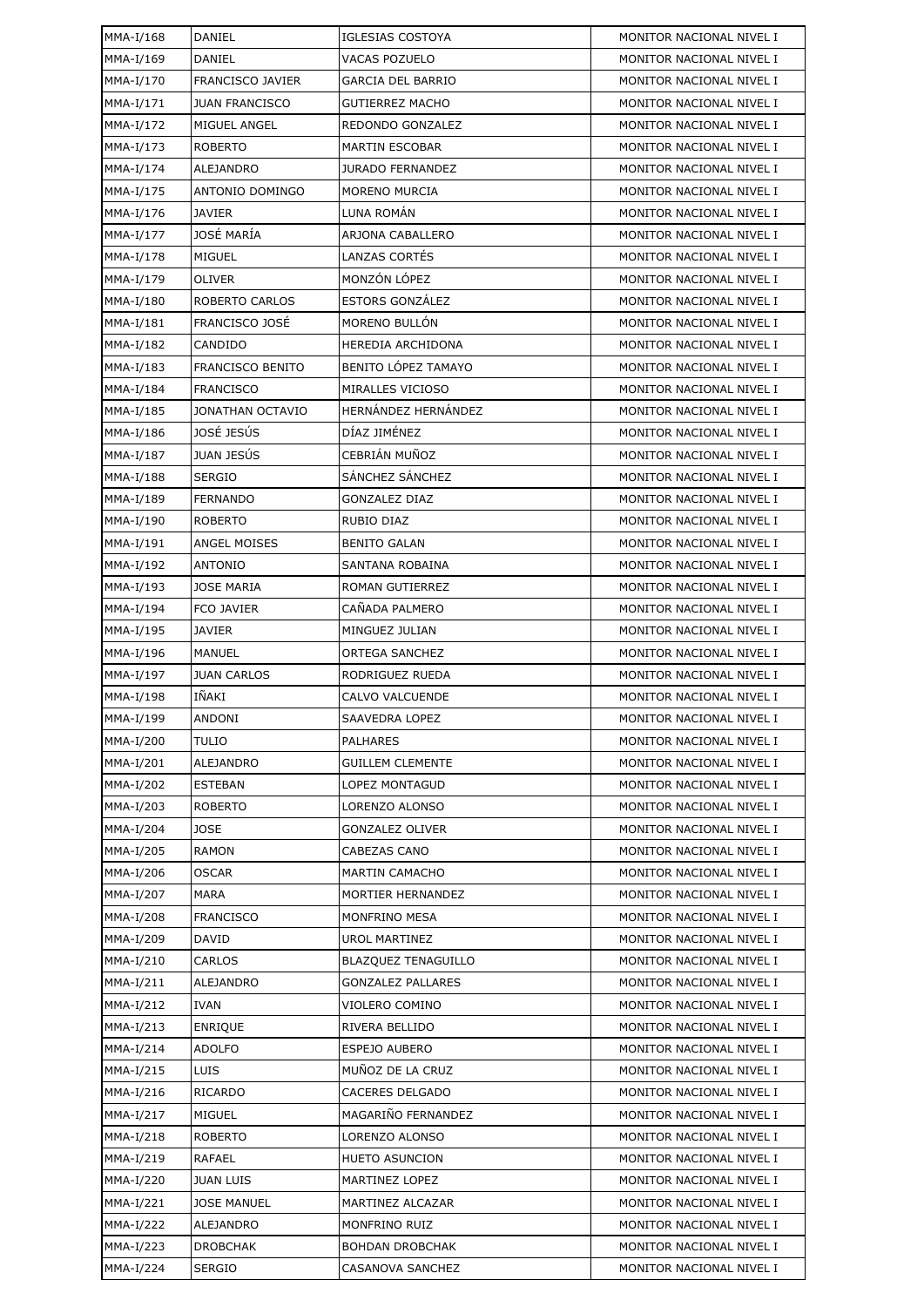| MMA-I/225 | YOHANNA              | ALONSO RODRIGUREZ         | MONITOR NACIONAL NIVEL I |
|-----------|----------------------|---------------------------|--------------------------|
| MMA-I/226 | <b>SERGIO MANUEL</b> | MUELA FERNANDEZ           | MONITOR NACIONAL NIVEL I |
| MMA-I/227 | <b>ENRIQUE</b>       | <b>MARIN PICÓN</b>        | MONITOR NACIONAL NIVEL I |
| MMA-I/228 | DANIEL               | PALOMO DIAZ               | MONITOR NACIONAL NIVEL I |
| MMA-I/229 | <b>EDUARDO</b>       | PEREZ DE ANDRES           | MONITOR NACIONAL NIVEL I |
| MMA-I/230 | SOLIMAN              | MIMOUN MOHAMED            | MONITOR NACIONAL NIVEL I |
| MMA-I/231 | DAVID                | GRAIÑO LEMA               | MONITOR NACIONAL NIVEL I |
| MMA-I/232 | <b>RAMÓN</b>         | DOMINGUEZ FERNÁNDEZ       | MONITOR NACIONAL NIVEL I |
| MMA-I/233 | <b>JUÁN ANTONIO</b>  | PACHECO GARCÍA            | MONITOR NACIONAL NIVEL I |
| MMA-I/234 | CARLOS               | VILLAR PIÑEIRO            | MONITOR NACIONAL NIVEL I |
| MMA-I/235 | <b>SERGIO</b>        | <b>DUBRA BECERRA</b>      | MONITOR NACIONAL NIVEL I |
| MMA-I/236 | <b>JOSE MANUEL</b>   | TATO NÚÑEZ                | MONITOR NACIONAL NIVEL I |
| MMA-I/237 | <b>JAVIER</b>        | CARRIBA GONZALEZ          | MONITOR NACIONAL NIVEL I |
| MMA-I/238 | MIGUEL               | CHOUZAS POMBO             | MONITOR NACIONAL NIVEL I |
| MMA-I/239 | <b>JAVIER</b>        | PARDIÑAS PRIETO           | MONITOR NACIONAL NIVEL I |
| MMA-I/240 | <b>PABLO</b>         | PINTOS FIGUEROA           | MONITOR NACIONAL NIVEL I |
| MMA-I/241 | ALEJANDRO            | CHAPELA DURAN             | MONITOR NACIONAL NIVEL I |
| MMA-I/242 | VICTOR               | <b>MORILLAS FAS</b>       | MONITOR NACIONAL NIVEL I |
| MMA-I/243 | <b>PEDRO</b>         | NIETO ROMERO              | MONITOR NACIONAL NIVEL I |
| MMA-I/244 | <b>FRANCISCO</b>     | <b>GARCIA GARCIA</b>      | MONITOR NACIONAL NIVEL I |
| MMA-I/245 | FRANCISCO JAVIER     | JAVIER RUBIO GARCIA       | MONITOR NACIONAL NIVEL I |
| MMA-I/246 | GABRIEL              | <b>FONSECA CUESTA</b>     | MONITOR NACIONAL NIVEL I |
| MMA-I/247 | <b>IVAN</b>          | RODRIGUEZ ZAPICO          | MONITOR NACIONAL NIVEL I |
| MMA-I/248 | <b>JOSE</b>          | QUIROGA BAIZAN            | MONITOR NACIONAL NIVEL I |
| MMA-I/249 | <b>SERGIO</b>        | CORDERO GEIJO             | MONITOR NACIONAL NIVEL I |
| MMA-I/250 | <b>SERGIO</b>        | VAZQUEZ MENDEZ            | MONITOR NACIONAL NIVEL I |
| MMA-I/251 | <b>JOSE LUIS</b>     | <b>BRAVO CASANUEVA</b>    | MONITOR NACIONAL NIVEL I |
| MMA-I/252 | BELEN                | RODRIGUEZ ALBA DE PRIETO  | MONITOR NACIONAL NIVEL I |
| MMA-I/253 | <b>FRANCISCO</b>     | <b>JUAN SANCHEZ</b>       | MONITOR NACIONAL NIVEL I |
| MMA-I/254 | <b>GUILLERMO</b>     | NOSTI ALVAREZ             | MONITOR NACIONAL NIVEL I |
| MMA-I/255 | <b>IGNACIO</b>       | <b>VALDES SOTO</b>        | MONITOR NACIONAL NIVEL I |
| MMA-I/256 | JAIME                | SANTOS ARTIDIELLO         | MONITOR NACIONAL NIVEL I |
| MMA-I/257 | <b>JOEL</b>          | ALVAREZ GONZALEZ          | MONITOR NACIONAL NIVEL I |
| MMA-I/258 | <b>JONATHAN</b>      | LANZOS BARRIL             | MONITOR NACIONAL NIVEL I |
| MMA-I/259 | <b>JONATHAN</b>      | RELOBA ACEVEDO            | MONITOR NACIONAL NIVEL I |
| MMA-I/260 | <b>JOSE RAMON</b>    | FERNANDEZ IGLESIAS        | MONITOR NACIONAL NIVEL I |
| MMA-I/261 | IÑIGO MARTINEZ       | <b>MARTINEZ GUTIERREZ</b> | MONITOR NACIONAL NIVEL I |
| MMA-I/262 | MIKEL                | MERLO DE MIGUEL           | MONITOR NACIONAL NIVEL I |
| MMA-I/263 | PEDRO FERNANDO       | <b>GARCIA GONZALEZ</b>    | MONITOR NACIONAL NIVEL I |
| MMA-I/264 | ANGEL MARCOS         | <b>GARCIA MONTEAGUDO</b>  | MONITOR NACIONAL NIVEL I |
| MMA-I/265 | <b>ARMANDO</b>       | <b>CARRILES SANCHEZ</b>   | MONITOR NACIONAL NIVEL I |
| MMA-I/266 | DANIEL               | TAMARGO RODRIGUEZ         | MONITOR NACIONAL NIVEL I |
| MMA-I/267 | <b>SERGIO</b>        | VAZQUEZ MENDEZ            | MONITOR NACIONAL NIVEL I |
| MMA-I/268 | ERIC                 | CARRIQUE LE BEUVANT       | MONITOR NACIONAL NIVEL I |
| MMA-I/269 | <b>JOHN</b>          | <b>JOSE HAMMOND</b>       | MONITOR NACIONAL NIVEL I |
| MMA-I/270 | <b>ERNESTO</b>       | ROMERO LEIVA              | MONITOR NACIONAL NIVEL I |
| MMA-I/271 | <b>SERGIO</b>        | PANIAGUA MARTÍN           | MONITOR NACIONAL NIVEL I |
| MMA-I/272 | <b>RAMÓN</b>         | HUMANES NOGALES           | MONITOR NACIONAL NIVEL I |
| MMA-I/273 | CARLOS               | GUTIÉRREZ FERNANDEZ       | MONITOR NACIONAL NIVEL I |
| MMA-I/274 | <b>ALBERTO</b>       | <b>BLANCO MARINA</b>      | MONITOR NACIONAL NIVEL I |
| MMA-I/275 | RAUL                 | BUENDIA COLMENERO         | MONITOR NACIONAL NIVEL I |
| MMA-I/276 | <b>ANTONIO</b>       | SANTOS DE LA HERA         | MONITOR NACIONAL NIVEL I |
| MMA-I/277 | <b>FRANCISCO</b>     | <b>FARFAN SANCHO</b>      | MONITOR NACIONAL NIVEL I |
| MMA-I/278 | DANIEL               | LEIVA RODRIGUEZ           | MONITOR NACIONAL NIVEL I |
| MMA-I/279 | CRISTOBAL            | MONCAYO RAMIREZ           | MONITOR NACIONAL NIVEL I |
| MMA-I/280 | JAVIER               | RODRIGUEZ LOBILLO         | MONITOR NACIONAL NIVEL I |
| MMA-I/281 | <b>ALVARO</b>        | RODRIGUEZ MARQUEZ         | MONITOR NACIONAL NIVEL I |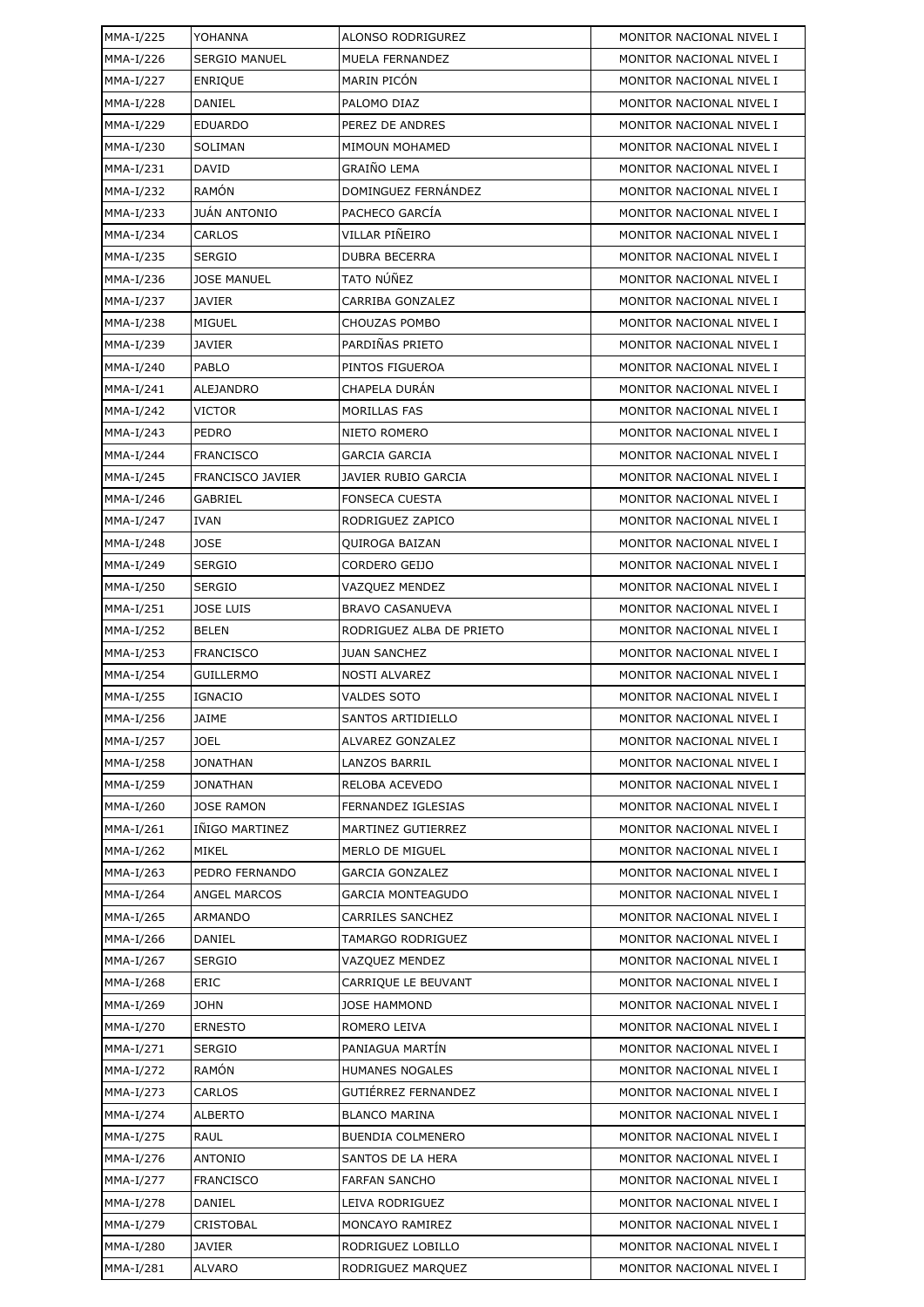| MMA-I/282   | FERNANDO JAVIER        | CARRASCOSA YTURRIAGA       | MONITOR NACIONAL NIVEL I |
|-------------|------------------------|----------------------------|--------------------------|
| MMA-I/283   | <b>OSCAR</b>           | MARTI PERIZ                | MONITOR NACIONAL NIVEL I |
| MMA-I/284   | <b>ENOC</b>            | <b>SOLVES TORRES</b>       | MONITOR NACIONAL NIVEL I |
| MMA-I/285   | RAFAEL                 | PENARRUBIA PASCUAL         | MONITOR NACIONAL NIVEL I |
| MMA-I/286   | <b>OSCAR</b>           | SANCHEZ-SILVA DE SANTIAGO  | MONITOR NACIONAL NIVEL I |
| MMA-I/287   | MARIA ROSARIO          | HERMIDA MARTIN             | MONITOR NACIONAL NIVEL I |
| MMA-I/288   | ALEJANDRO              | RUMIN RUBIN                | MONITOR NACIONAL NIVEL I |
| MMA-I/289   | WILSON                 | RAMOS FERREIRA             | MONITOR NACIONAL NIVEL I |
| MMA-I/290   | <b>JONAS</b>           | VILLA FERNANDEZ            | MONITOR NACIONAL NIVEL I |
| MMA-I/291   | CARLOS                 | GONZALEZ NEILA             | MONITOR NACIONAL NIVEL I |
| MMA-I/292   | <b>ERNESTO</b>         | <b>GARZON FLORES</b>       | MONITOR NACIONAL NIVEL I |
| MMA-I/293   | CHRISTIAN              | MAROÑAS GARCIA             | MONITOR NACIONAL NIVEL I |
| MMA-I/294   | ALEJANDRO              | ARANGOA                    | MONITOR NACIONAL NIVEL I |
| MMA-I/295   | MIGUEL ANGEL           | LOPEZ AGUDO                | MONITOR NACIONAL NIVEL I |
| MMA-I/296   | <b>GHEORGE DANIEL</b>  | CRACIUN                    | MONITOR NACIONAL NIVEL I |
| MMA-I/297   | <b>DAVID</b>           | PEREZ SANCHEZ              | MONITOR NACIONAL NIVEL I |
| MMA-I/298   | <b>ADAN</b>            | MARTINEZ MARTIN            | MONITOR NACIONAL NIVEL I |
| MMA-I/299   | DANIEL                 | DIAZ ESCOBAR               | MONITOR NACIONAL NIVEL I |
| MMA-I/300   | <b>ERIC</b>            | KOAUAM                     | MONITOR NACIONAL NIVEL I |
| MMA-I/301   | LUIS GINES             | <b>BOTELLA GALLEGO</b>     | MONITOR NACIONAL NIVEL I |
| MMA-I/302   | <b>OSCAR</b>           | PANADERO GARCIA            | MONITOR NACIONAL NIVEL I |
| MMA-I/303   | <b>EDUARDO</b>         | ROBLES DURILLO             | MONITOR NACIONAL NIVEL I |
| MMA-I/304   | <b>JOSE LUIS</b>       | LOPEZ ORTIZ                | MONITOR NACIONAL NIVEL I |
| MMA-I/305   | <b>JUAN JOSE</b>       | CARRILLO CONTRERAS         | MONITOR NACIONAL NIVEL I |
| MMA-I/306   | MIGUEL                 | <b>TORRES COSTA</b>        | MONITOR NACIONAL NIVEL I |
| MMA-I/307   | <b>JESUS</b>           | JARDIN POLO                | MONITOR NACIONAL NIVEL I |
| MMA-I/308   | DAVID                  | <b>BALAREZO MONTES</b>     | MONITOR NACIONAL NIVEL I |
| MMA-I/309   | <b>JOSE JULIO</b>      | SANTANA DELGADO            | MONITOR NACIONAL NIVEL I |
| MMA-I/310   | <b>GUILLERMO</b>       | RAMAJO FERNANDEZ           | MONITOR NACIONAL NIVEL I |
| MMA-I/311   | JAVIER                 | HUERTAS PEREIRA            | MONITOR NACIONAL NIVEL I |
| MMA-I/312   | DANIEL                 | MARTINEZ JIMENEZ           | MONITOR NACIONAL NIVEL I |
| MMA-I/313   | <b>ALVARO</b>          | <b>CORDERO MORENO</b>      | MONITOR NACIONAL NIVEL I |
| MMA-I/314   | SAMIR                  | ELJURE CASAS               | MONITOR NACIONAL NIVEL I |
| MMA-I/315   | ALEJANDRO              | <b>MORENO MARTIN</b>       | MONITOR NACIONAL NIVEL I |
| MMA-I/316   | PABLO                  | ORTÍN RODRÍGUEZ            | MONITOR NACIONAL NIVEL I |
| MMA-I/317   | <b>MORAD</b>           | <b>BIROK</b>               | MONITOR NACIONAL NIVEL I |
| $MMA-I/318$ | DAVID                  | <b>SIMON VILLENA</b>       | MONITOR NACIONAL NIVEL I |
| MMA-I/319   | <b>SILVIA</b>          | JUANEDA MUÑOZ              | MONITOR NACIONAL NIVEL I |
| MMA-I/320   | ANTONIO                | <b>EXPOSITO PEREZ</b>      | MONITOR NACIONAL NIVEL I |
| MMA-I/321   | MIGUEL ANGEL           | <b>GARCIA FERNANDEZ</b>    | MONITOR NACIONAL NIVEL I |
| MMA-I/322   | <b>ANTONIO</b>         | <b>MESA GARCIA</b>         | MONITOR NACIONAL NIVEL I |
| MMA-I/323   | PABLO                  | PLA SANCHEZ                | MONITOR NACIONAL NIVEL I |
| MMA-I/325   | <b>EFREN VICENTE</b>   | <b>CLIMENT CAMPS</b>       | MONITOR NACIONAL NIVEL I |
| MMA-I/326   | XAVIER                 | <b>AGUAS LOPEZ</b>         | MONITOR NACIONAL NIVEL I |
| MMA-I/327   | VICTOR                 | MARTINEZ MARI              | MONITOR NACIONAL NIVEL I |
| MMA-I/328   | <b>JOSEP</b>           | FLORIDO IBAÑEZ             | MONITOR NACIONAL NIVEL I |
| MMA-I/330   | <b>RICARDO</b>         | ALVAREZ RODA               | MONITOR NACIONAL NIVEL I |
| MMA-I/331   | DAVID                  | GONZALEZ HERNANDEZ-ARDIETA | MONITOR NACIONAL NIVEL I |
| MMA-I/332   | DAVID                  | ABELLAN CAMPILLOS          | MONITOR NACIONAL NIVEL I |
| MMA-I/333   | MARIO                  | AGUILAR ROPERO             | MONITOR NACIONAL NIVEL I |
| MMA-I/334   | LILIANA                | AMER NOGAREDA              | MONITOR NACIONAL NIVEL I |
| MMA-I/335   | <b>JEFFERSON</b>       | <b>BATISTA ADEMAN</b>      | MONITOR NACIONAL NIVEL I |
| MMA-I/336   | <b>FELICIANO</b>       | CASTILLO PIQUERAS          | MONITOR NACIONAL NIVEL I |
| MMA-I/337   | JORDI                  | <b>GALLEGO GARCIA</b>      | MONITOR NACIONAL NIVEL I |
| MMA-I/338   | <b>GONZALO</b>         | GARCIA RUBIO               | MONITOR NACIONAL NIVEL I |
| MMA-I/339   | <b>DAVID</b>           | <b>GONZALEZ RODRIGUEZ</b>  | MONITOR NACIONAL NIVEL I |
| MMA-I/340   | <b>FRANCISCO KEVIN</b> | MORENO RUIZ                | MONITOR NACIONAL NIVEL I |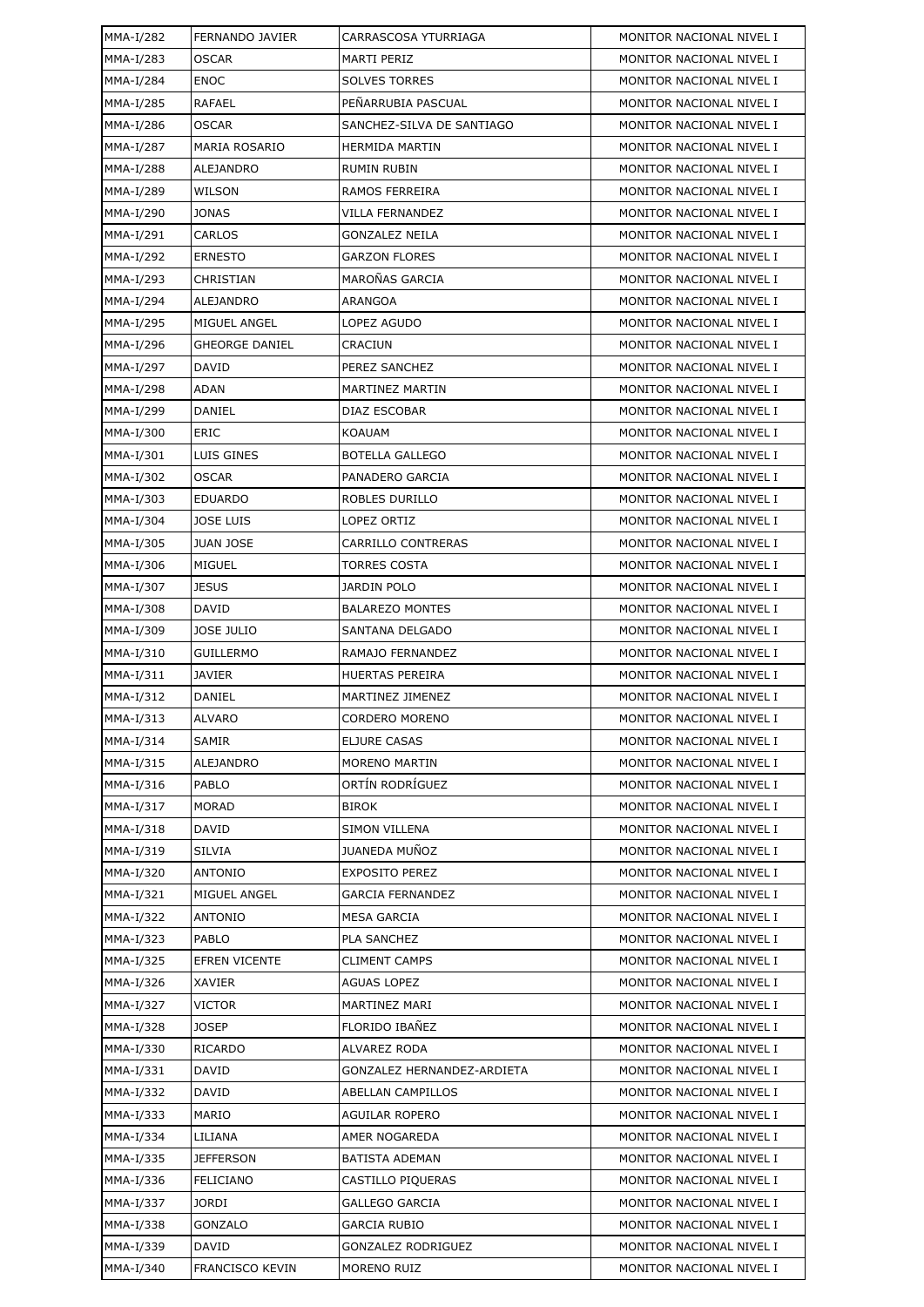| MMA-I/341 | MANEL                 | MUREZ PERERA               | MONITOR NACIONAL NIVEL I |
|-----------|-----------------------|----------------------------|--------------------------|
| MMA-I/342 | <b>ROBERTO</b>        | NUÑEZ ROMERO               | MONITOR NACIONAL NIVEL I |
| MMA-I/343 | <b>VICTOR</b>         | <b>NUñEZ CABALLERO</b>     | MONITOR NACIONAL NIVEL I |
| MMA-I/344 | <b>ENRIQUE</b>        | PEREZ TELLER               | MONITOR NACIONAL NIVEL I |
| MMA-I/345 | <b>MOHAMED</b>        | SAMADI EL KABILY           | MONITOR NACIONAL NIVEL I |
| MMA-I/346 | <b>FELIPE ANDRES</b>  | SANZ DUQUE                 | MONITOR NACIONAL NIVEL I |
| MMA-I/347 | CAMILO                | <b>SORO SIMON</b>          | MONITOR NACIONAL NIVEL I |
| MMA-I/348 | <b>FRANCISCO</b>      | VISIEDO VEGA               | MONITOR NACIONAL NIVEL I |
| MMA-I/349 | <b>JORDI</b>          | <b>LEON PABLO</b>          | MONITOR NACIONAL NIVEL I |
| MMA-I/350 | LUIS                  | <b>ALTERATS ORTIZ</b>      | MONITOR NACIONAL NIVEL I |
| MMA-I/351 | <b>JUAN</b>           | ELADIO AFONSO              | MONITOR NACIONAL NIVEL I |
| MMA-I/352 | <b>ENRIQUE</b>        | HECHER SOSA                | MONITOR NACIONAL NIVEL I |
| MMA-I/353 | JOSEP JORDI           | <b>BRU VANDELLOS</b>       | MONITOR NACIONAL NIVEL I |
| MMA-I/354 | DAVID                 | ALONSO GONZALEZ            | MONITOR NACIONAL NIVEL I |
| MMA-I/355 | DAMIAN                | ANTELO VARELA              | MONITOR NACIONAL NIVEL I |
| MMA-I/356 | <b>OSCAR</b>          | <b>BARREIRO FREIRE</b>     | MONITOR NACIONAL NIVEL I |
| MMA-I/357 | SAMUEL                | <b>BRUN FERNANDEZ</b>      | MONITOR NACIONAL NIVEL I |
| MMA-I/358 | <b>JAVIER</b>         | CASTRO AMANDIO             | MONITOR NACIONAL NIVEL I |
| MMA-I/359 | <b>ALEJANDRO</b>      | DELGADO MEJÍAS             | MONITOR NACIONAL NIVEL I |
| MMA-I/360 | DANIEL                | FERNÁNDEZ RODRÍGUEZ        | MONITOR NACIONAL NIVEL I |
| MMA-I/361 | MAIKON                | <b>GUSTAVO LAPA</b>        | MONITOR NACIONAL NIVEL I |
| MMA-I/362 | MIGUEL                | PEREZ PAZ                  | MONITOR NACIONAL NIVEL I |
| MMA-I/363 | DAVID                 | PICHEL FREIRIA             | MONITOR NACIONAL NIVEL I |
| MMA-I/364 | <b>SARA</b>           | VIEITEZ MARIñO             | MONITOR NACIONAL NIVEL I |
| MMA-I/365 | <b>CARLOS FABIAN</b>  | THIEBAUT TROCIDO           | MONITOR NACIONAL NIVEL I |
| MMA-I/366 | VASILE PETER          | <b>NICOLAE</b>             | MONITOR NACIONAL NIVEL I |
| MMA-I/367 | PEDRO. A              | <b>GONZALEZ MONTELONGO</b> | MONITOR NACIONAL NIVEL I |
| MMA-I/368 | <b>JORGE RAÚL</b>     | GASCO SOTO                 | MONITOR NACIONAL NIVEL I |
| MMA-I/369 | <b>JOSE CARLOS</b>    | NOUGUES FERNANDEZ          | MONITOR NACIONAL NIVEL I |
| MMA-I/370 | <b>JOSE</b>           | MEDINA MARTIN              | MONITOR NACIONAL NIVEL I |
| MMA-I/371 | ANTONIO DOMINGO       | CABRERA MARICHAL           | MONITOR NACIONAL NIVEL I |
| MMA-I/372 | <b>URTZI</b>          | LERTXUNDI DEL CAMPO        | MONITOR NACIONAL NIVEL I |
| MMA-I/373 | <b>JAVIER</b>         | <b>JUNQUERA RUBIO</b>      | MONITOR NACIONAL NIVEL I |
| MMA-I/374 | PABLO                 | PEREZ MARTINEZ             | MONITOR NACIONAL NIVEL I |
| MMA-I/375 | LAURA                 | VAZQUEZ MARTINEZ           | MONITOR NACIONAL NIVEL I |
| MMA-I/376 | <b>IVAN</b>           | <b>GONZALEZ MARTINEZ</b>   | MONITOR NACIONAL NIVEL I |
| MMA-I/377 | <b>JONATAN</b>        | MONICO BLANCO              | MONITOR NACIONAL NIVEL I |
| MMA-I/378 | <b>JUAN</b>           | DIAZ GARCIA                | MONITOR NACIONAL NIVEL I |
| MMA-I/379 | MARTIN                | <b>GARCIA MUÑOZ</b>        | MONITOR NACIONAL NIVEL I |
| MMA-I/380 | <b>ANTONIO</b>        | LEDESMA SANTANA            | MONITOR NACIONAL NIVEL I |
| MMA-I/381 | <b>EMILIO</b>         | <b>CIVANTOS JURADO</b>     | MONITOR NACIONAL NIVEL I |
| MMA-I/382 | CHANEL                | <b>FORSTER</b>             | MONITOR NACIONAL NIVEL I |
| MMA-I/383 | MIGUEL ANGEL          | <b>VERA PEREZ</b>          | MONITOR NACIONAL NIVEL I |
| MMA-I/384 | <b>ROLAND</b>         | MADRID GARCIA              | MONITOR NACIONAL NIVEL I |
| MMA-I/385 | <b>JUAN FRANCISCO</b> | TORMOS RODRÍGUEZ           | MONITOR NACIONAL NIVEL I |
| MMA-I/386 | <b>FRANCISCO LUIS</b> | ANTUNEZ BENÍTEZ            | MONITOR NACIONAL NIVEL I |
| MMA-I/387 | <b>SANTIAGO</b>       | CARRACEDO CORTÉS           | MONITOR NACIONAL NIVEL I |
| MMA-I/388 | ORLANDO JESÚS         | ROBAYNA DE LEÓN            | MONITOR NACIONAL NIVEL I |
| MMA-I/389 | PEDRO                 | PAYERAS MANENT             | MONITOR NACIONAL NIVEL I |
| MMA-I/390 | JOSÉ MIGUEL           | MARTÍNEZ VALENZUELA        | MONITOR NACIONAL NIVEL I |
| MMA-I/391 | ANA MARÍA             | <b>CÁCERES MAÑAS</b>       | MONITOR NACIONAL NIVEL I |
| MMA-I/392 | CRISTINA              | ÁLVAREZ PÉREZ              | MONITOR NACIONAL NIVEL I |
| MMA-I/393 | LUIS                  | VÁZQUEZ GARCÍA             | MONITOR NACIONAL NIVEL I |
| MMA-I/394 | JOSÉ MARÍA            | MARTÍ SHANG                | MONITOR NACIONAL NIVEL I |
| MMA-I/395 | <b>SANTIAGO</b>       | LÓPEZ SILVA                | MONITOR NACIONAL NIVEL I |
| MMA-I/396 | ALBERTO ALEJANDRO     | GONZÁLEZ PAVÓN             | MONITOR NACIONAL NIVEL I |
| MMA-I/397 | FRANCISCO JAVIER      | DELGADO MÁRQUEZ            | MONITOR NACIONAL NIVEL I |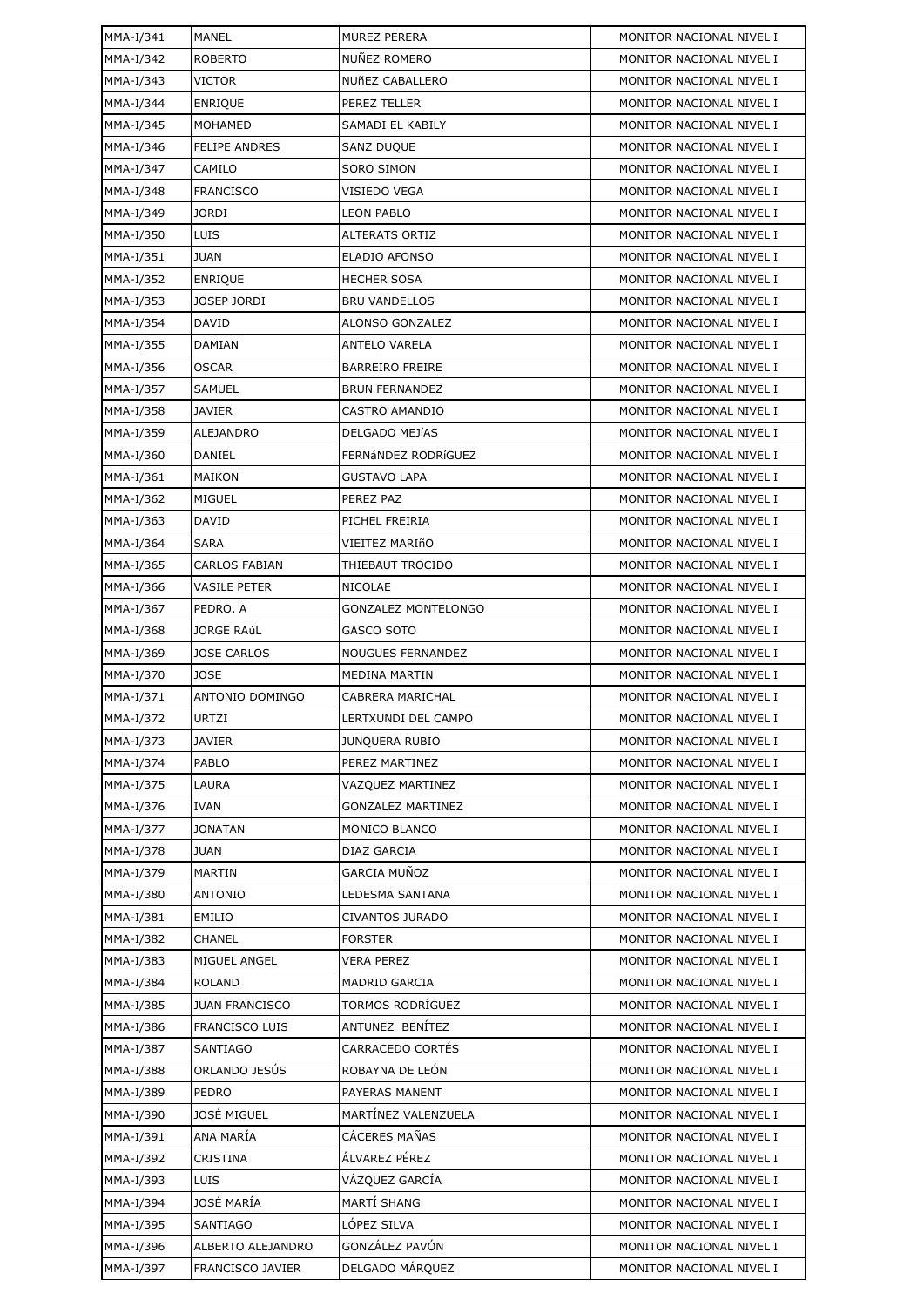| MMA-I/398   | <b>CLEMENTE JOSÉ</b>   | LENDÍNEZ CEBALLOS         | MONITOR NACIONAL NIVEL I     |
|-------------|------------------------|---------------------------|------------------------------|
| MMA-I/399   | <b>VANESSA</b>         | MUÑIZ FARIAS              | MONITOR NACIONAL NIVEL I     |
| MMA-I/400   | <b>JOSE LUIS</b>       | CLARAMONTE SANCHES-MOLINA | MONITOR NACIONAL NIVEL I     |
| MMA-I/401   | <b>ALVARO</b>          | <b>JOLONCH CABELLO</b>    | MONITOR NACIONAL NIVEL I     |
| MMA-I/402   | RAUL                   | MORENO DOMINGO            | MONITOR NACIONAL NIVEL I     |
| MMA-I/403   | <b>JONATHAN</b>        | TERRON SANCHEZ            | MONITOR NACIONAL NIVEL I     |
| MMA-I/404   | CARLOS                 | CALDERON GONZALEZ         | MONITOR NACIONAL NIVEL I     |
| MMA-I/405   | ALBERT                 | <b>GARCIA SOLDEVILA</b>   | MONITOR NACIONAL NIVEL I     |
| MMA-I/406   | <b>EDGAR</b>           | <b>SELLES GRAU</b>        | MONITOR NACIONAL NIVEL I     |
| MMA-I/407   | <b>JOSE PABLO</b>      | <b>HERRERA ROPERO</b>     | MONITOR NACIONAL NIVEL I     |
| MMA-I/408   | <b>JON ANDER</b>       | MARTIARENA UÑA            | MONITOR NACIONAL NIVEL I     |
| MMA-I/409   | ALEJANDRO              | DÍAZ LOMBARDERO           | MONITOR NACIONAL NIVEL I     |
| MMA-I/410   | <b>RAFAEL</b>          | <b>CARRIET CARMONA</b>    | MONITOR NACIONAL NIVEL I     |
| MMA-I/411   | <b>ISMAEL</b>          | DENIZ CRUZ                | MONITOR NACIONAL NIVEL I     |
| CO-GPII/01  | <b>ANTONIO</b>         | <b>GARCIA MORALES</b>     | ENTRENADOR NACIONAL NIVEL II |
| CO-GPII/02  | FCO. JAVIER            | <b>IGLESIAS SERNA</b>     | ENTRENADOR NACIONAL NIVEL II |
| CO-GPII/03  | <b>BARTOLOME</b>       | <b>JOSE DURAN</b>         | ENTRENADOR NACIONAL NIVEL II |
| CO-GPII/04  | <b>TOMÁS</b>           | RAMOS FERNANDEZ           | ENTRENADOR NACIONAL NIVEL II |
| CO-GPII/05  | <b>ENRIQUE</b>         | PALAU COLOMER             | ENTRENADOR NACIONAL NIVEL II |
| CO-GPII/06  | <b>DAVID</b>           | ARMENDARIZ ARAUZO         | ENTRENADOR NACIONAL NIVEL II |
| CO-GPII/07  | ANGEL BENITO           | LAGO GONZALEZ             | ENTRENADOR NACIONAL NIVEL II |
| CO-GPII/08  | <b>ADRIAN MANUEL</b>   | RODRIGUEZ LOPEZ           | ENTRENADOR NACIONAL NIVEL II |
| CO-GPII/09  | CRISTIAN               | HOLLEY                    | ENTRENADOR NACIONAL NIVEL II |
| CO-GPII/10  | <b>EDUARDO JOSE</b>    | DOMINGUEZ JIMENEZ         | ENTRENADOR NACIONAL NIVEL II |
| CO-GPII/11  | <b>FRANCISCO JOSE</b>  | <b>MARTINEZ BARRIOS</b>   | ENTRENADOR NACIONAL NIVEL II |
| CO-GPII/12  | <b>JOSE MANUEL</b>     | GARCIA GALAN              | ENTRENADOR NACIONAL NIVEL II |
| CO-GPII/13  | <b>JOSE LUIS</b>       | <b>CARDENAS LOPEZ</b>     | ENTRENADOR NACIONAL NIVEL II |
| CO-GPII/14  | <b>JUAN MANUEL</b>     | CAMPILLO RODRIGUEZ        | ENTRENADOR NACIONAL NIVEL II |
| CO-GPII/15  | <b>ALEXIS</b>          | MAÑAS BARROSO             | ENTRENADOR NACIONAL NIVEL II |
| CO-GPII/16  | <b>MANUEL</b>          | <b>GONZALEZ MELLADO</b>   | ENTRENADOR NACIONAL NIVEL II |
| CO-GPII/17  | <b>FRANCISCO BORJA</b> | RAMOS MUÑOZ               | ENTRENADOR NACIONAL NIVEL II |
| $MMA-II/18$ | <b>JESUS</b>           | ARJONA DOMINGUEZ          | ENTRENADOR NACIONAL NIVEL II |
| $MMA-II/19$ | ALEJANDRO              | <b>GRACIA MAESTRE</b>     | ENTRENADOR NACIONAL NIVEL II |
| $MMA-II/20$ | MANUEL                 | <b>BASCO MARTINEZ</b>     | ENTRENADOR NACIONAL NIVEL II |
| MMA-II/21   | ALEJANDRO              | AUCEJO CHINARRO           | ENTRENADOR NACIONAL NIVEL II |
| $MMA-II/22$ | <b>FELIX RAUL</b>      | RAMIRO LUCIA              | ENTRENADOR NACIONAL NIVEL II |
| $MMA-II/23$ | <b>JORGE PASCUAL</b>   | <b>JIMENEZ ORDAZ</b>      | ENTRENADOR NACIONAL NIVEL II |
| MMA-II/24   | ALAIN                  | ARENAS AGUIRRE            | ENTRENADOR NACIONAL NIVEL II |
| $MMA-II/25$ | <b>DANIEL</b>          | LLORET ALEMANY            | ENTRENADOR NACIONAL NIVEL II |
| $MMA-II/26$ | <b>FERNANDO</b>        | MUÑOZ MANZANO             | ENTRENADOR NACIONAL NIVEL II |
| $MMA-II/27$ | <b>LUIS</b>            | GARCIA CASTROVIEJO        | ENTRENADOR NACIONAL NIVEL II |
| $MMA-II/28$ | TONI                   | <b>FERRER VADEL</b>       | ENTRENADOR NACIONAL NIVEL II |
| MMA-II/29   | ARITZA                 | LARRINAGA URRUTIKOETXEA   | ENTRENADOR NACIONAL NIVEL II |
| MMA-II/30   | <b>ISRAEL</b>          | ADRADOS                   | ENTRENADOR NACIONAL NIVEL II |
| MMA-II/31   | <b>ARTURO</b>          | GONZALO DEL ALAMO         | ENTRENADOR NACIONAL NIVEL II |
| MMA-II/32   | VICTOR                 | MARQUEZ MARTIN            | ENTRENADOR NACIONAL NIVEL II |
| $MMA-II/33$ | <b>JUAN FRANCISCO</b>  | ESPINO DIEPA              | ENTRENADOR NACIONAL NIVEL II |
| MMA-II/34   | NAZARIO                | RANGEL CABALLERO          | ENTRENADOR NACIONAL NIVEL II |
| MMA-II/35   | ALEJANDRO              | <b>GONZALEZ PALLARES</b>  | ENTRENADOR NACIONAL NIVEL II |
| MMA-II/36   | FRANCISCO JOSE         | MORENO BULLON             | ENTRENADOR NACIONAL NIVEL II |
| MMA-II/37   | LUIS                   | MUÑOZ DE LA CRUZ          | ENTRENADOR NACIONAL NIVEL II |
| MMA-II/38   | MIGUEL                 | LANZAS CORTES             | ENTRENADOR NACIONAL NIVEL II |
| MMA-II/39   | <b>JUAN MANUEL</b>     | <b>GONZALEZ PLANAS</b>    | ENTRENADOR NACIONAL NIVEL II |
| MMA-II/40   | JAVIER                 | LUNA ROMAN                | ENTRENADOR NACIONAL NIVEL II |
| $MMA-II/41$ | <b>ENRIQUE</b>         | RIVERA BELLIDO            | ENTRENADOR NACIONAL NIVEL II |
| $MMA-II/42$ | <b>IVAN</b>            | VIOLERO COMINO            | ENTRENADOR NACIONAL NIVEL II |
| MMA-II/43   | OMAR                   | RODRIGUEZ BENITO          | ENTRENADOR NACIONAL NIVEL II |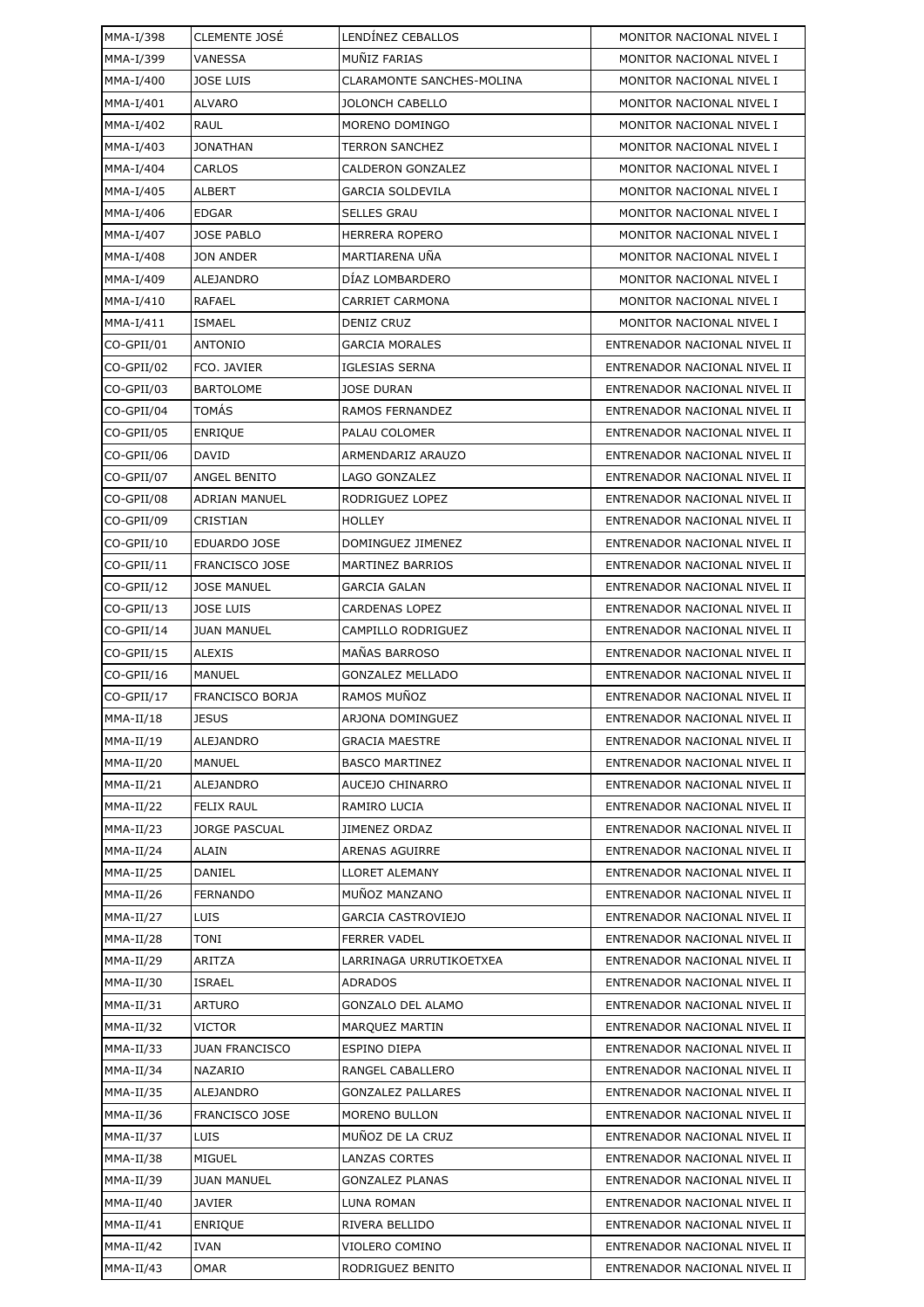| $MMA-II/44$  | <b>RAFAEL</b>         | HUETO ASUNCIÓN             | ENTRENADOR NACIONAL NIVEL II     |
|--------------|-----------------------|----------------------------|----------------------------------|
| MMA-II/45    | LUIS RAMIRO           | <b>GONZALEZ ARROYO</b>     | ENTRENADOR NACIONAL NIVEL II     |
| $MMA-II/46$  | ALEJANDRO             | MONFRINO RUIZ              | ENTRENADOR NACIONAL NIVEL II     |
| $MMA-II/47$  | <b>SERGIO</b>         | CASANOVA SANCHEZ           | ENTRENADOR NACIONAL NIVEL II     |
| $MMA-II/48$  | JOSE JESUS            | DIAZ JIMENEZ               | ENTRENADOR NACIONAL NIVEL II     |
| $MMA-II/49$  | MARIO                 | ALONSO BLANCO              | ENTRENADOR NACIONAL NIVEL II     |
| MMA-II/50    | <b>JUAN CARLOS</b>    | RODRIGUEZ RUEDA            | ENTRENADOR NACIONAL NIVEL II     |
| $MMA-II/51$  | <b>JESUS</b>          | MOYA LOPEZ                 | ENTRENADOR NACIONAL NIVEL II     |
| $MMA-II/52$  | <b>ESTEBAN</b>        | <b>LOPEZ MONTAGUD</b>      | ENTRENADOR NACIONAL NIVEL II     |
| $MMA-II/53$  | <b>OSCAR</b>          | SANCHEZ-SILVA DE SANTIAGO  | ENTRENADOR NACIONAL NIVEL II     |
| $MMA-II/54$  | <b>JUAN FRANCISCO</b> | <b>GUTIERREZ MACHO</b>     | ENTRENADOR NACIONAL NIVEL II     |
| MMA-II/55    | <b>ROBERTO</b>        | <b>MARTIN ESCOBAR</b>      | ENTRENADOR NACIONAL NIVEL II     |
| MMA-II/56    | MIGUEL ANGEL          | REDONDO GONZALEZ           | ENTRENADOR NACIONAL NIVEL II     |
| $MMA-II/57$  | PEDRO                 | <b>NUEZ GARCIA</b>         | ENTRENADOR NACIONAL NIVEL II     |
| MMA-II/58    | <b>ALBERTO</b>        | <b>BLANCO MARINA</b>       | ENTRENADOR NACIONAL NIVEL II     |
| MMA-II/59    | ORIOL                 | <b>GASET GIMENO</b>        | ENTRENADOR NACIONAL NIVEL II     |
| MMA-II/60    | <b>JOSE ANTONIO</b>   | GUTIERREZ MOYA             | ENTRENADOR NACIONAL NIVEL II     |
| $MMA-II/61$  | <b>MARIA ROSARIO</b>  | <b>HERMIDA MARTIN</b>      | ENTRENADOR NACIONAL NIVEL II     |
| $MMA-II/62$  | DAVID                 | <b>ABELLAN CAMPILLOS</b>   | ENTRENADOR NACIONAL NIVEL II     |
| $MMA-II/63$  | <b>OSCAR</b>          | PANADERO GARCIA            | ENTRENADOR NACIONAL NIVEL II     |
| $MMA-II/64$  | <b>ENRIQUE</b>        | PEREZ TELLER               | ENTRENADOR NACIONAL NIVEL II     |
| MMA-II/65    | <b>FELICIANO</b>      | CASTILLO PIQUERAS          | ENTRENADOR NACIONAL NIVEL II     |
| MMA-II/66    | <b>ROBERTO</b>        | NUÑEZ ROMERO               | ENTRENADOR NACIONAL NIVEL II     |
| $MMA-II/67$  | JOSEP JORDI           | <b>BRU VANDELLOS</b>       | ENTRENADOR NACIONAL NIVEL II     |
| MMA-II/68    | <b>ANGEL MARCOS</b>   | GARCÍA MONTEAGUDO          | ENTRENADOR NACIONAL NIVEL II     |
| MMA-II/69    | <b>IVAN</b>           | RODRIGUEZ ZAPICO           | ENTRENADOR NACIONAL NIVEL II     |
| MMA-II/70    | <b>ERNESTO</b>        | ROMERO LEIVA               | ENTRENADOR NACIONAL NIVEL II     |
| $MMA-II/71$  | <b>JUAN JOSE</b>      | GONZALEZ RODRIGUEZ         | ENTRENADOR NACIONAL NIVEL II     |
| $MMA-II/72$  | <b>ENRIQUE</b>        | MARÍN PICÓN                | ENTRENADOR NACIONAL NIVEL II     |
| $MMA-II/73$  | <b>ERNESTO</b>        | <b>GARZON FLORES</b>       | ENTRENADOR NACIONAL NIVEL II     |
| $MMA-II/74$  | MARTIN                | GARCIA MUÑOZ               | ENTRENADOR NACIONAL NIVEL II     |
| $MMA-II/75$  | <b>DAVID</b>          | GONZALEZ HERNANDEZ-ARDIETA | ENTRENADOR NACIONAL NIVEL II     |
| $MMA-II/76$  | <b>JOSEP</b>          | FLORIDO IBAÑEZ             | ENTRENADOR NACIONAL NIVEL II     |
| CO-GPIII/01  | <b>ANTONIO</b>        | <b>GARCIA MORALES</b>      | ENT. NACIONAL SUPERIOR NIVEL III |
| CO-GPIII/02  | FCO. JAVIER           | <b>IGLESIAS SERNA</b>      | ENT. NACIONAL SUPERIOR NIVEL III |
| CO-GPIII/03  | <b>DAREN</b>          | <b>MORRIS</b>              | ENT. NACIONAL SUPERIOR NIVEL III |
| CO-GPIII/04  | <b>ANTONIO</b>        | GUERRA BERMUDO             | ENT. NACIONAL SUPERIOR NIVEL III |
| CO-GPIII/05  | TOMÁS                 | RAMOS FERNANDEZ            | ENT. NACIONAL SUPERIOR NIVEL III |
| MMA-III/06   | <b>BARTOLOME</b>      | <b>JOSE DURAN</b>          | ENT. NACIONAL SUPERIOR NIVEL III |
| MMA-III/07   | FELIX RAÚL            | RAMIRO LUCIA               | ENT. NACIONAL SUPERIOR NIVEL III |
| MMA-III/08   | DAVID                 | ARMENDARIZ ARAUZO          | ENT. NACIONAL SUPERIOR NIVEL III |
| MMA-III/09   | <b>DORIAN EMIL</b>    | TOBY PRICE                 | ENT. NACIONAL SUPERIOR NIVEL III |
| MMA-III/10   | <b>ISRAEL</b>         | ADRADOS MARTIN             | ENT. NACIONAL SUPERIOR NIVEL III |
| MMA-III/11   | FRANCISCO JOSE        | MARTINEZ BARRIOS           | ENT. NACIONAL SUPERIOR NIVEL III |
| $MMA-III/12$ | VICTOR                | MARQUEZ MARTIN             | ENT. NACIONAL SUPERIOR NIVEL III |
| MMA-III/13   | <b>JOSÉ MANUEL</b>    | <b>JULIÁN BOLUMAR</b>      | ENT. NACIONAL SUPERIOR NIVEL III |
| $MMA-III/14$ | LUIS                  | MUÑOZ DE LA CRUZ           | ENT. NACIONAL SUPERIOR NIVEL III |
| MMA-III/15   | <b>ENRIQUE</b>        | RIVERA BELLIDO             | ENT. NACIONAL SUPERIOR NIVEL III |
| MMA-III/16   | <b>IVAN</b>           | VIOLERO COMINO             | ENT. NACIONAL SUPERIOR NIVEL III |
| $MMA-III/17$ | OMAR                  | RODRIGUEZ BENITO           | ENT. NACIONAL SUPERIOR NIVEL III |
| $MMA-III/18$ | <b>JESUS</b>          | ARJONA DOMINGUEZ           | ENT. NACIONAL SUPERIOR NIVEL III |
| MMA-III/19   | <b>VICENTE</b>        | COSTA RIVAS                | ENT. NACIONAL SUPERIOR NIVEL III |
| MMA-III/20   | MIGUEL ANGEL          | REDONDO GONZALEZ           | ENT. NACIONAL SUPERIOR NIVEL III |
| MMA-III/21   | <b>JUAN FRANCISCO</b> | <b>GUTIERREZ MACHO</b>     | ENT. NACIONAL SUPERIOR NIVEL III |
| $MMA-III/22$ | <b>ROBERTO</b>        | <b>MARTIN ESCOBAR</b>      | ENT. NACIONAL SUPERIOR NIVEL III |
| MMA-III/23   | OSCAR                 | PANADERO GARCIA            | ENT. NACIONAL SUPERIOR NIVEL III |
|              |                       |                            |                                  |